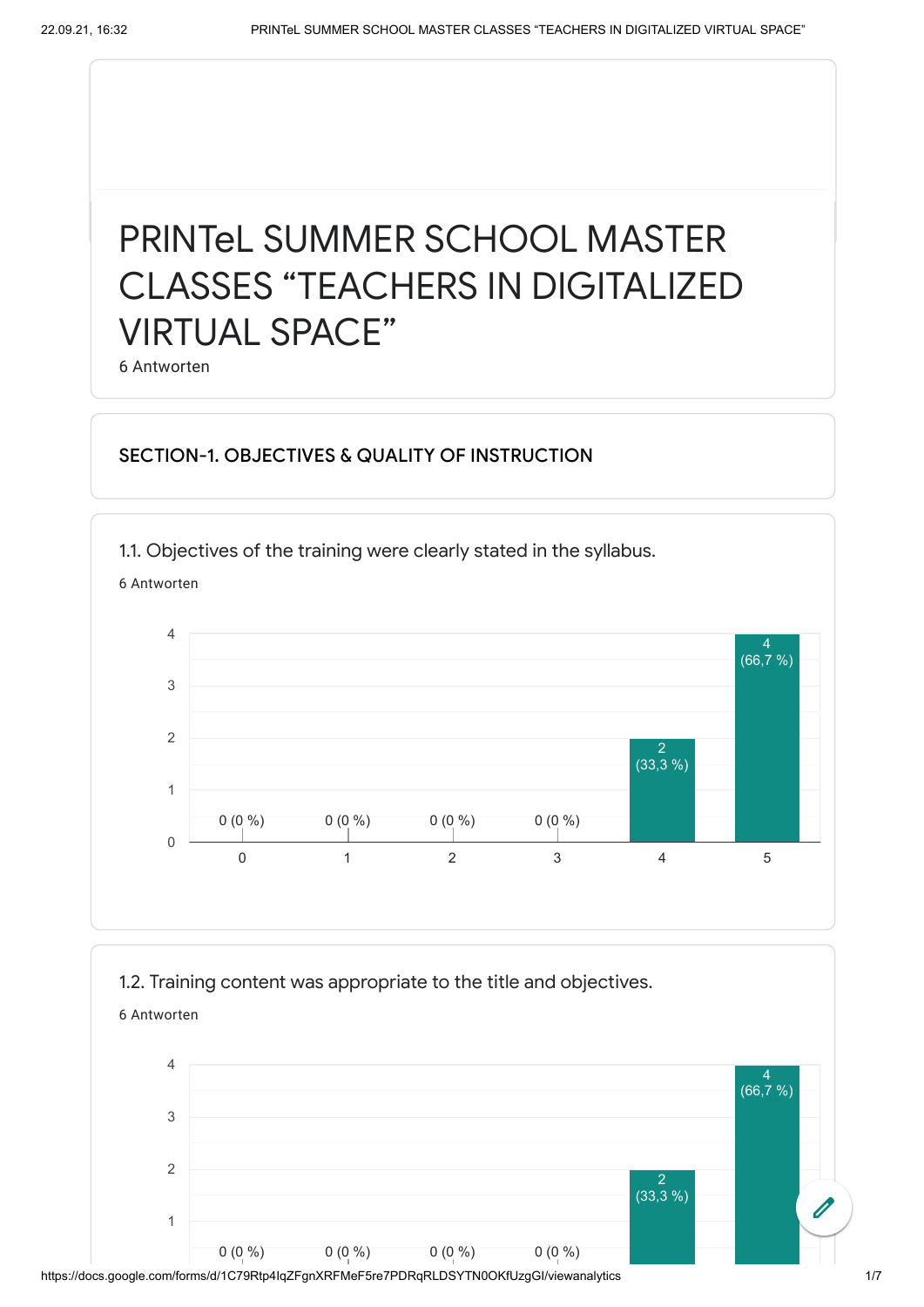



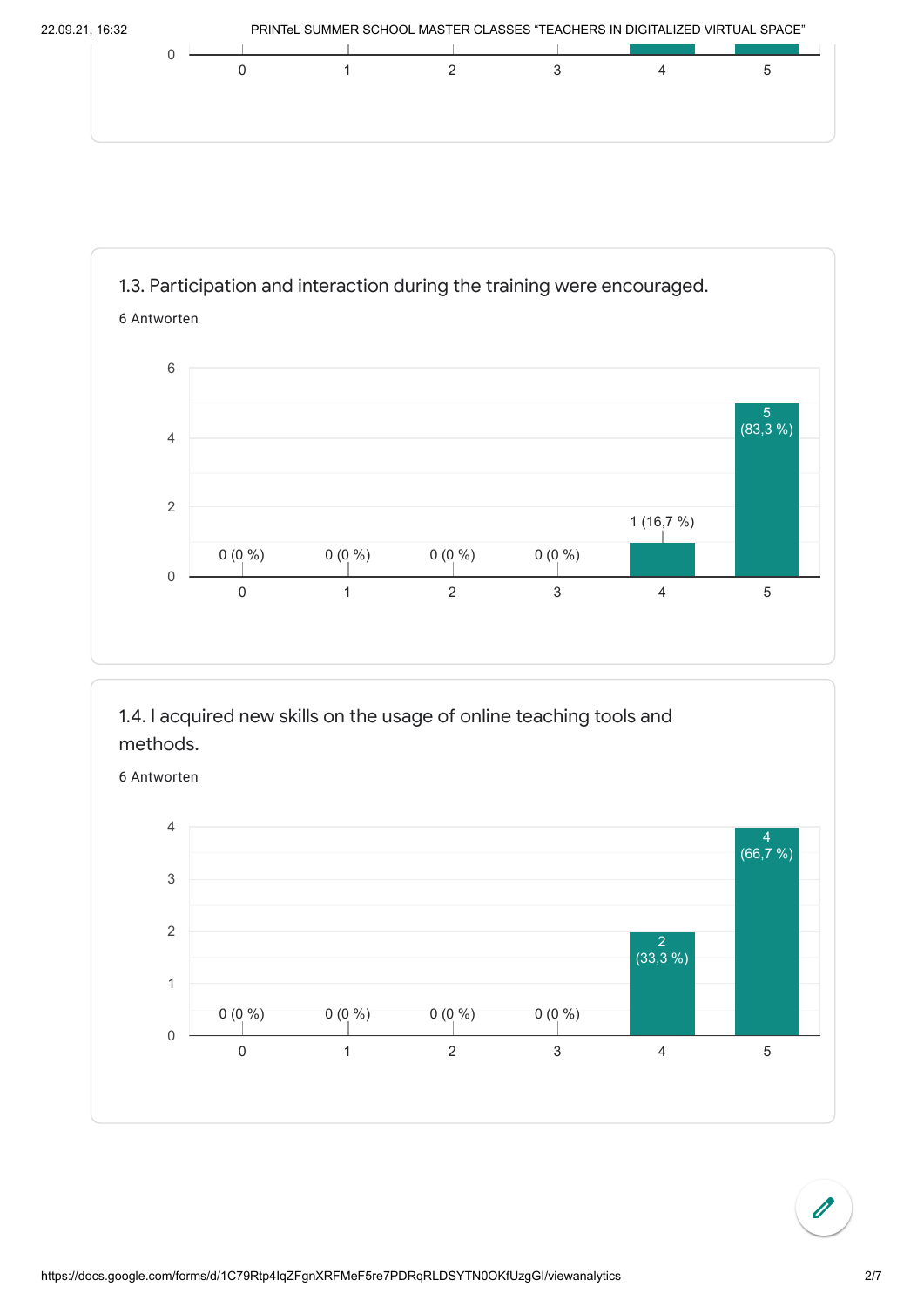

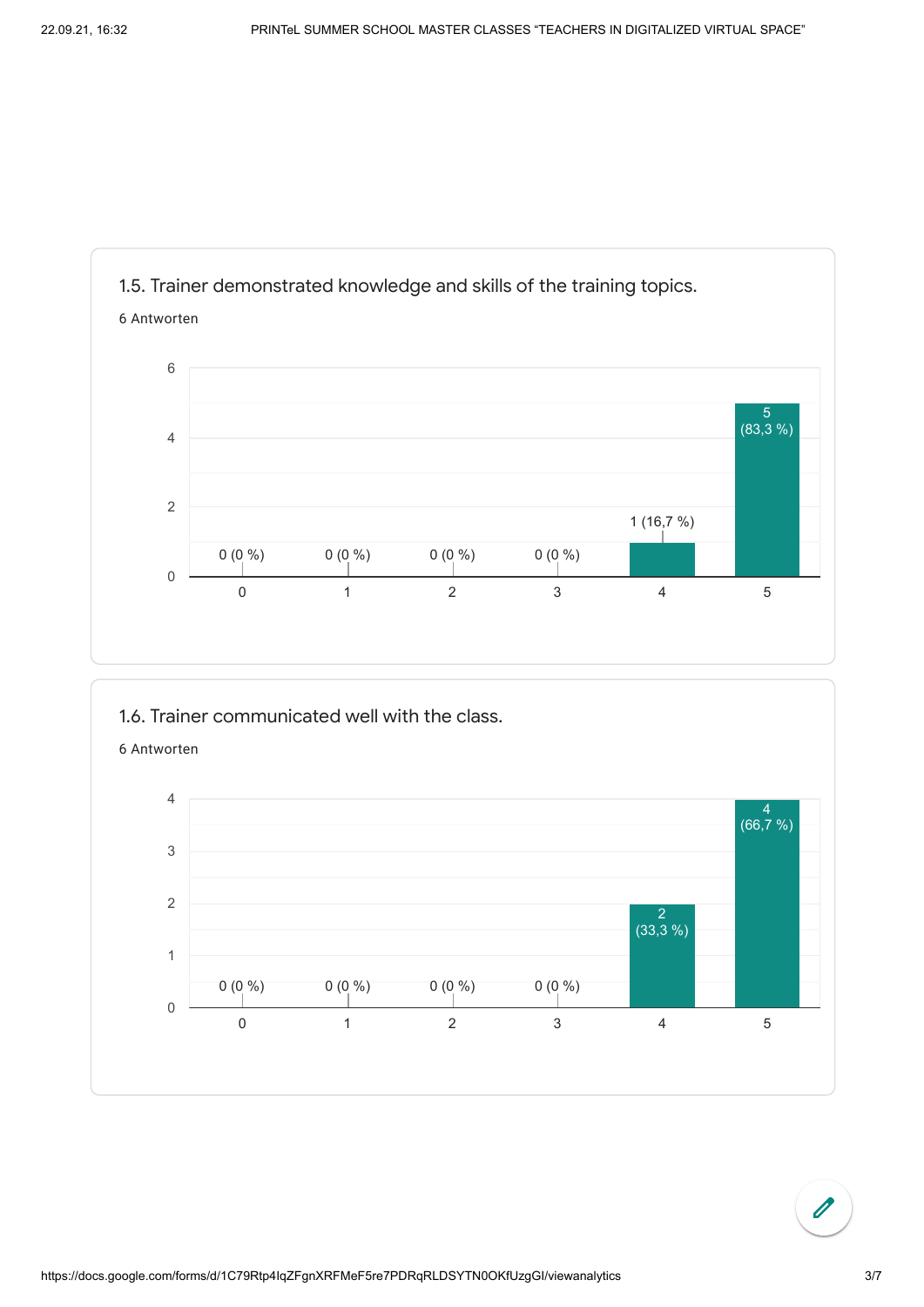

1.8. The online tools and technologies used during the training are accessible and applicable for my future teaching practice.

6 Antworten



#### SECTION-2. SATISFACTION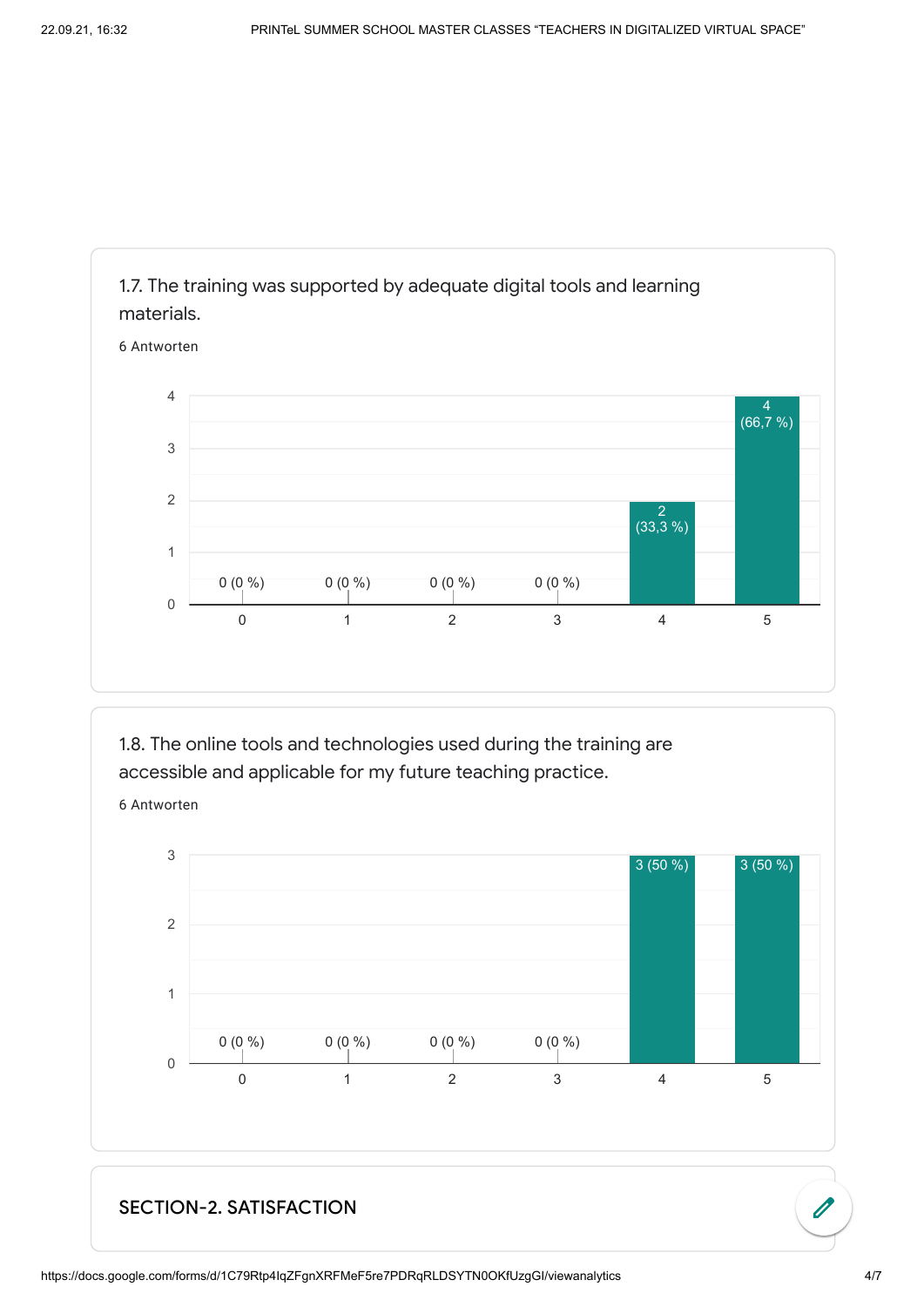

2.2. I would recommend this online training course to my fellow teachers.

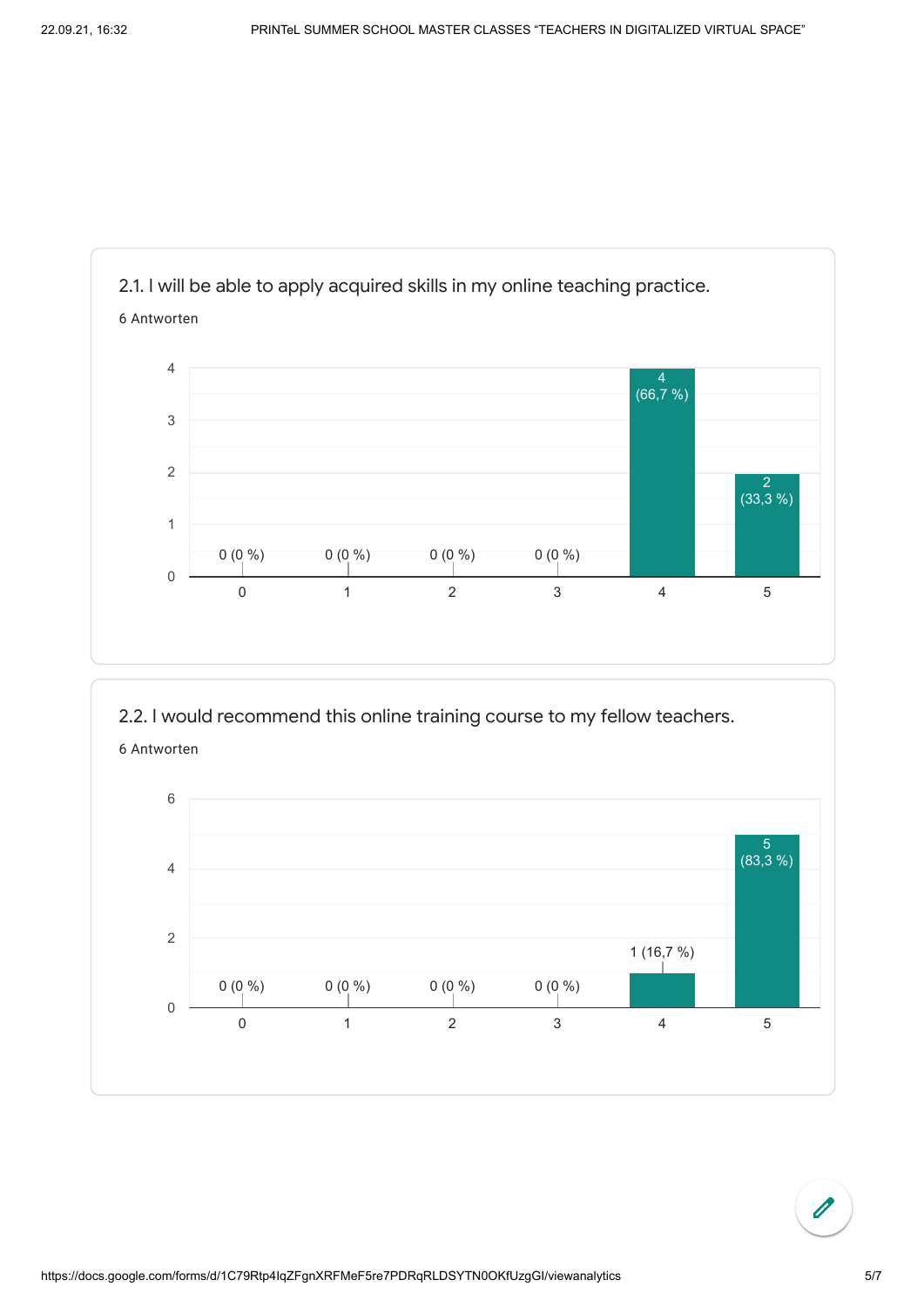

I would like to thank the organizers and the instructors of the PRINTel Summer School Master Classes for their great job! I might recommend them to be more specific about the aspects of English which are taught (ESP, written English, Speaking, Grammar, Cultural Studies, Literature in English, etc.) while talking about the methods to teach them online.

The master class reflected the presenter's rich experience, his desire to teach students in a new way. Great examples, thank you very much Dr. R. Beinhauer.

One of the best master classes I have ever listened

I have accepted new tools for my teaching practice

-

#### Thank you for your time and valuable feedback!

https://docs.google.com/forms/d/1C79Rtp4IqZFgnXRFMeF5re7PDRqRLDSYTN0OKfUzgGI/viewanalytics 6/7